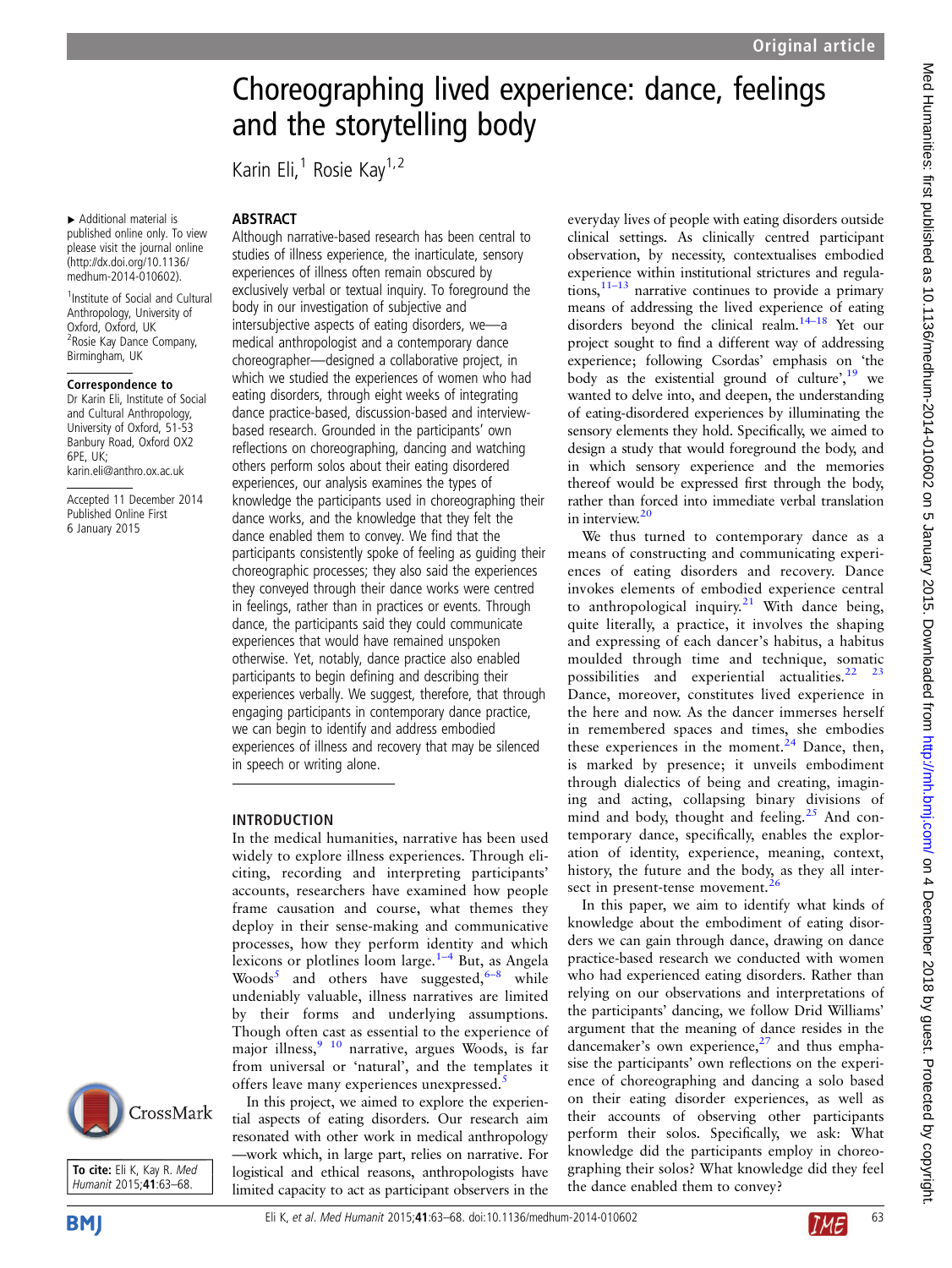## METHODS

## Participants and recruitment

Seven women took part in the study. The participants were aged 19–31 years and were involved in full-time education or employment at the time of the study. While all participants could be described as white, they were of different nationalities (British, German, French and United States). The participants' eatingdisorder experiences were varied; most described experiences that could be categorised as anorexia nervosa (or its subclinical variants), but some described experiences of bulimia nervosa or binge eating disorder. Three of the participants received treatment for their eating disorders, while the other four did not. The participants' duration of eating disorder ranged from approximately one year to over 15 years. All participants identified as recovering from their eating disorders, to varying degrees, with lingering emotional, body image and eating issues. The group had a wide range of dance experience, with four participants who had a strong amateur dance background and three who had no dance training at all.

To recruit participants, we advertised the project through fliers posted locally and through an announcement sent to a local dance society's e-newsletter. KE sent recruitment information via email to one participant with whom she was acquainted, and who had expressed initial interest in the study. The recruitment announcements invited those interested in more information to contact KE via email. Each person who wrote to KE received an information sheet about the project. Potential participants who, after reading the information sheet, expressed interest in participating and could commit to attending the full workshop were invited to a 30 min interview with both researchers. During the recruitment interviews, we introduced ourselves and the project, asked the participants about the general details of their eating disorders and what motivated them to participate in the project, and ascertained whether they had health issues that might prevent them from participating safely or requiring of special attention. In all, we recruited eight participants; one participant left several days before the first session, due to a health issue.

## **Ethics**

The study was reviewed and approved by the University of Oxford's Central University Research Ethics Committee. All participants were provided with detailed information sheets, and all participants signed consent forms before the workshop sessions began. Pseudonyms are used throughout this article; all identifying details have been concealed or altered to ensure confidentiality.

## The workshop sessions and data collection

For eight consecutive weeks between April and June 2013, we gathered with the seven participants in a non-mirrored black-box studio, for two weekly hours of skill building and creative dance work. The weekly sessions were followed by next-day group discussion sessions, facilitated by both KE and RK, in which the participants reflected on their experiences of choreographing, dancing, performing and observing others' performances in the studio. The dance sessions were designed to progress from week to week and to develop movement and dance, fitness and coordination, and creative and choreographic skills. Although dance and movement therapy may be used in the treatment of eating disorders,<sup>28</sup> this study's sessions were aimed at eliciting and facilitating the creative exploration of experience, rather than achieving a therapeutic outcome. Underlying the workshop structure was the idea that the participants were to become choreographers and performers of their own work.

As the workshop's culmination, we asked the participants to choreograph a solo based on their experiences of eating disorder, or related experiences thereof. From week 6 to week 8, as the participants were developing their solos, KE met with each participant individually, for semistructured interviews of 1 h–2.5 h that explored their narratives of illness and recovery and their experiences of creating the solos. The interviews were digitally recorded, as were the discussion group sessions. The participants' solos, and some of the dance works in the other sessions, were video recorded. We made all recordings with the participants' consent. For more about the content of each dance session, see online supplementary appendix 1.

## Data analysis

In this article, we focus on the participants' accounts of the knowledge they employed in choreographing their solos, and the knowledge they felt the dance enabled them to convey. The analysis, therefore, relies on data collected during the discussion group sessions and the individual interviews with KE, during which we discussed processes of choreographing and watching others perform. Given our interest in the participants' subjective and intersubjective experiences, data were analysed using a phe-nomenologically informed thematic analysis approach.<sup>[29](#page-5-0)</sup> The analysis began with familiarisation: KE closely listened to all recordings, identifying segments of salience for this analysis. She then transcribed these segments verbatim, read and reread the collated transcripts several times and made initial codes to denote the participants' interpretations of their experiences (eg, 'dance corrects misperceptions', 'eating disorders necessitate different sense-making'). Based on the initial codes, KE reanalysed the entire corpus for subthemes. The subthemes were then brought together to form the themes reported in this article; this process was supported by a quote-based mapping of the themes, in which all relevant participant quotes were labelled and thematically grouped. RK reviewed the themes, and the authors discussed the analysis, examining and resolving disagreements and reaching consensus on the reporting of data.

## RESULTS AND DISCUSSION

## Working with/from feeling

In their solo brief, the participants were asked to create a work that expressed their experience of eating disorder. We asked them to draw on the skills they developed in the first five sessions, skills that enabled them to explore movement through body parts, space, relationships and the emotions.

Yet, while the participants were not asked directly to choreograph their solos with or from feelings, the centrality of feeling occurred, time and again, in their interviews. As Lauren described it, in choreographing her dance, she allowed herself to feel, or 'connect with', painful memories which, she told KE, she had numbed, over the years, through anorexia.

Having to express something in dance made me—I was forced to think about stuff I don't normally think about…. I mean, I've, I've done quite a lot of therapy, so I've done quite a lot of the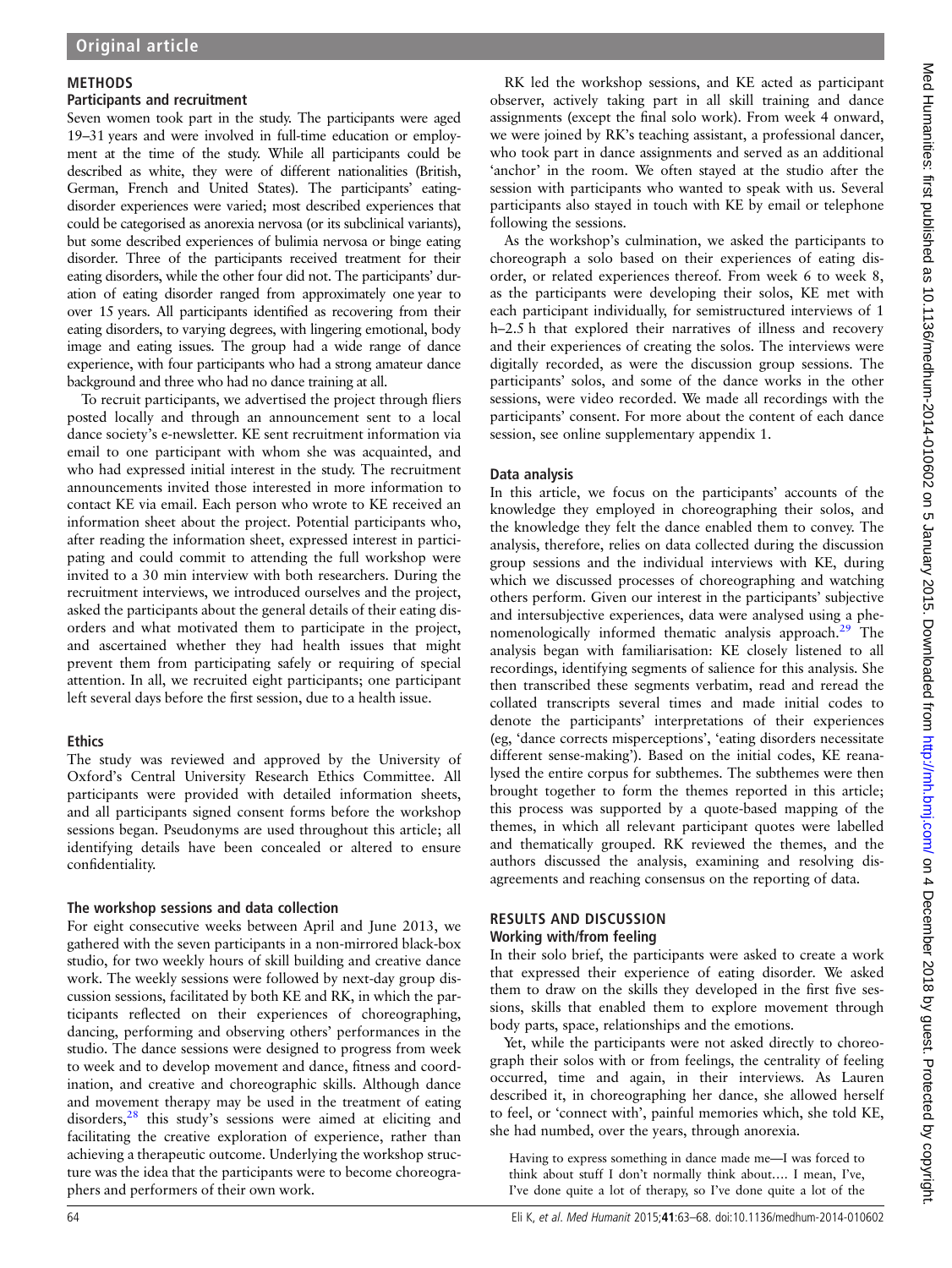talking thing… but I think I connected with stuff in a different way, I, I actually felt stuff in myself inside me, that you can think about, but it feels different when you go back to that place and you feel that stuff again. (Lauren)

Lauren's dance itself, she said, emanated from a strong feeling she had one morning—a feeling she knew was related to the past—which she immediately described in writing, and later, sought to capture in movement. This exploration was, at times, difficult; Lauren said that when she performed part of her solo to the group, she was suddenly overcome by a feeling of 'real fear', which she later understood was related to the traumatic recollections she explored through the dance. But this working with feeling, she said, did not feel 'unsafe', in her words, only different.

For Gia, who, like Lauren, had eating disorders for over a decade, working with feeling entailed a conscious process of recollecting and evoking sensation in her body.

I've gotten into a space where I feel comfortable reliving my experience, my eating disorder in my head, and trying to even go from the head to, to you know, seep into my body, so that it becomes a physical feeling, not just mental… (Gia)

Gia said she chose to recollect, embody and explore five periods of her life in her solo dance. The progression of these periods was linear, but she did not conceptualise them as a narrative of 'what happened'. Instead, Gia's focus was on her own changing sensations and perceptions, from one period to the next, and how they came (back) into being, in her body, through the dance.

Feeling was what provided a starting point and choreographic focus for the creation of the solo; it was also the focus of the choreographic exploration itself. For Jane, the distinction between the two was crucial. Jane said she had found it difficult, even impossible, to work from feeling—she described the experience of connecting with emotions as 'paralysing'. Yet feeling was at the centre of her work. As Jane explained it, while she created her solo through reminiscences of feeling, which she kept safely at bay during the creative process, she wanted her solo to explore the very core of the feelings that underlay her eating disorder.

That's really something that I wanted to address in my dance, that kind of, sense of powerlessness, inactivity masked by routine, masked by routine movements like walking into the supermarket…. I want to capture that sense of emptiness, of a void within you that you need to fill, of a kind of gloominess, like an ache, but that also is so, kind of deep that it makes you feel like you're not there, like you don't exist, like you're not a being, you lose your sense of agency into it… this kind of, a void of darkness that you create within yourself, umm, and the loneliness, and also the way in which you push other people away… ( Jane)

Jane's solo had little plot; while she told KE that the progression of movement was meant to convey a transition in her own life—moving past the eating disorder—the solo's focus was on conveying embodied experience, unbound by time and narrative. Like Lauren, Gia and the other participants, Jane was concerned with creating a feeling-centred body of knowledge on her eating-disordered experience—one which provided a tangible alternative to plot-driven narrative, and allowed for an embodied, rather than discursive, sense-making.

## Transcending templates

When I started to think about, okay, how I'm going to do this, and this thing that I do have all these blanks, but I also have these very specific experiences and that I started noting them

down and how I could express them, and that made me then start feeling like I wanted to be able to put all of them in and be able to tell about, I mean tell in the dance, about all these specific memories and experiences. (Eve)

Eve's 'blanks'—extensive periods of her eating disorder which she could not remember—were a central part of her experience. Eve mentioned these 'blanks' at various stages of the project, as early as the recruitment interview phase; she was bothered by her inability to remember the entire arc of her disorder, by the 'leaps' her memory made from one episode to another—leaps that made her feel as if she could not narrate what had happened to her. The dance, however, enabled her to 'tell' her experience beyond the template offered by narrative structure: to make a whole work—with no apology for blank spaces in her story. Eve and RK discussed how the blanks themselves could form material for her solo. RK told Eve how she had used the concept of purgatory, limbo or nothingness, to create a section in one of her dance works, and they discussed how the physicality of 'stretched time' could feel or look. Following that discussion, RK noted in her journal that Eve began to create her solo in the studio with more energy. On watching Eve's work-in-progress sharing of her solo, RK wrote:

Eve's performance was electric and ghostly—the absences like tension, palpable in her performance.

Unlike Eve, Joyce had remembered nearly the entirety of her eating disorder and had structured her dance in linear format. Joyce, however, said that the experience-focused quality of the dance allowed her to overcome a template that used to guide her narrative—the definition of what an eating disorder is.

I think in the few times where I've described it explicitly… what I end up falling into is like, trying to describe my own, my very personal, like experience or personal reasons… in these sort of terms that would fall under the commonly like expected idea [of] eating disorders.... Whereas with dance, it's like you, it's very difficult to fall into that, feeling you need to describe it in a certain way, or describe it like how other people describe it, because it's like—I have no way of mimicking the way that you move…. It becomes very original. ( Joyce)

Like three other participants, Joyce never received professional treatment for her eating disorder. She did not have an official diagnosis, and described wondering, in the past, whether she indeed had an eating disorder, as it did not match her expectations of what anorexia or bulimia might or should be. For Joyce, the process of creating and performing her own dance, as well as watching the other participants' solos, was validating, as she explained: 'there aren't, like, just two categories of eating disorder'. Through dance, Joyce said, she could both express and observe the nuances of individual experience; there was no need to align her own eating disorder with textbook expectations so as to 'qualify' for the 'title'.

For Lauren, who had extensive contact with the medical system, the templates of what constituted eating disorders extended beyond the issue of validity. While she was clinically recognised as anorexic, Lauren felt that the supposedly objective measures of her eating disorder—her body weight, her body mass index (BMI), her food intake—were privileged beyond her own experience of the disorder, to the extent that they stood for her eating disorder itself.

In the medical or the psychological world it's all about what your weight was or what your BMI was and—how much you are or aren't eating, or what you're doing with food. But that's not really what having an eating disorder is about—it's about those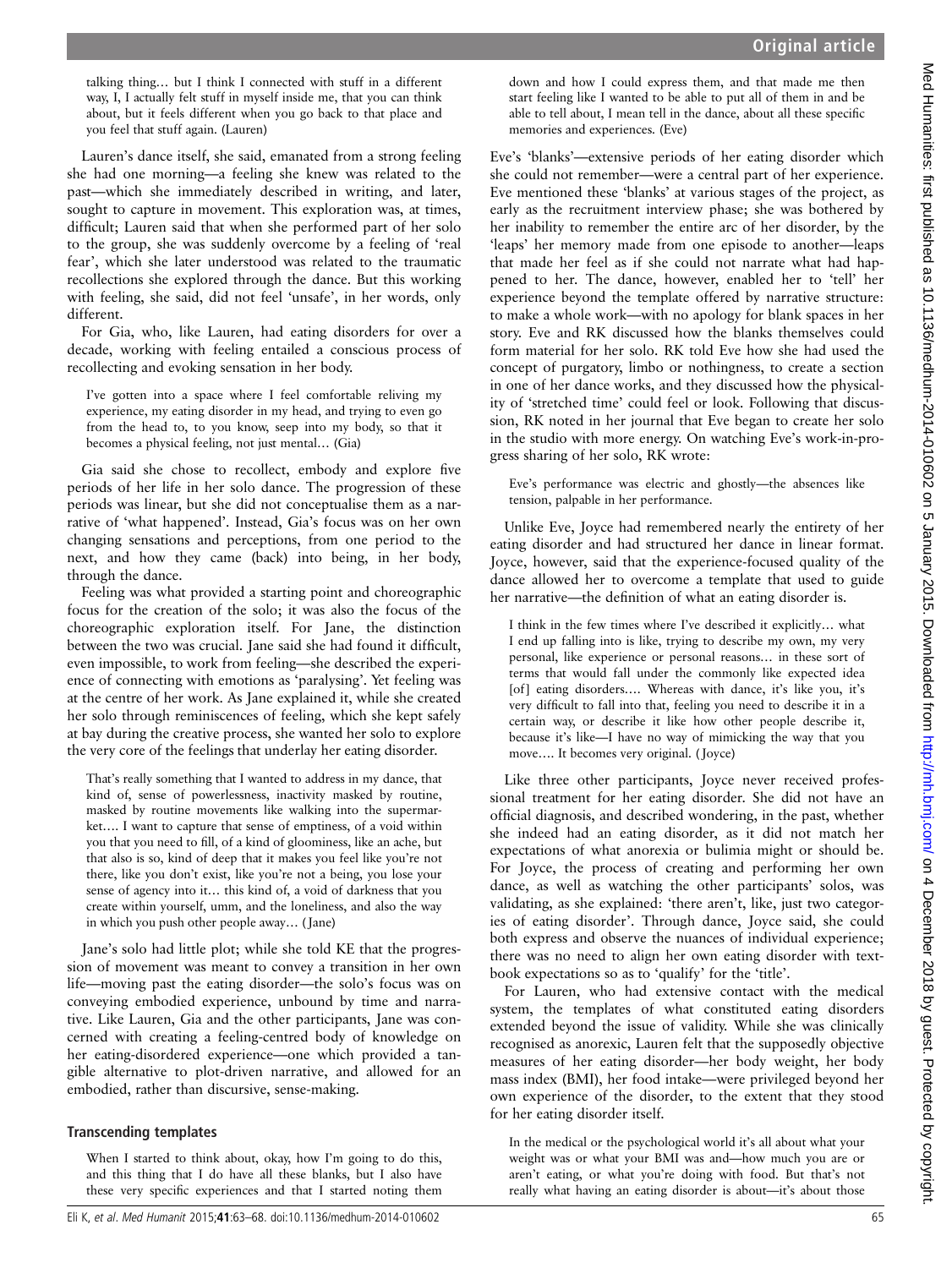really strong kind of struggles and self loathing and, umm, just struggling to get through that people were expressing through the dance. (Lauren)

Through dance, Lauren said she was able to address those aspects of her experience which were often obscured, even negated, by the templates provided in the medical system. The dance, she said, allowed her to capture the ambiguities of her eating disorder—the pain and the longing, the suffering and the desire, and what it means to live through and, with it, in ways she could not express within the ready-made templates of food, calories and weight.

## Narrative logic versus 'bodily logic'

All participants, including those who had never danced before, spoke of a 'logic' of movement that allowed them to convey their experience. In this excerpt, from a discussion we held with the group following the first solo-work session, Alicia and Gia brought up the word 'logic' to contrast telling and dancing their eating disorders:

Alicia: I think, because it's not a very logical thing, it's a good thing to express in dance. Because if you say, if you kind of put a factual spin on it, it doesn't make much sense. (…)

Gia: and you've got that horrendous thing where, as you say, as soon as you're telling the story you necessitate, it necessitates a logic of storytelling, so it's like, well why did you? Like, I don't know.

For Alicia, dance offered a medium through which to express the illogic of eating disorders. Although the solo did require some structure and choreographic sense-making, the format, as she explained it, was open-ended enough to allow for the expression of experience that might otherwise need to be clarified and made cogent in speech. And, as Gia explained, the 'logic of storytelling' in speech also required a sense-making that perhaps she was not ready to do; dance allowed her to articulate eating-disordered experiences in feeling and motion, yet keep them raw and unencumbered by explanations.

In finding the internal logic of their solos, the participants also had to come to terms with the logic of their own bodies. The links and disconnects between imagined and actualised movement came into the foreground during the solo-work sessions. For Gia, this was the emergence of a 'bodily logic':

You have an idea of what you want to do, and you do it, and your body is just kind of doing something else… So in that sense, the logic—the intellectual, or the, the conscious logic, kind of gets a bit split, and then you've got this very bodily logic that kicks in. (Gia)

Gia later described feeling positively surprised by the movement she found in her body—by the embodied actuality of dancing the solo she had planned.

While it might have presented a constraint on the range and style of motion each participant could embody, working with the body's own logic was part of the creative engagement.

I kind of feel what I want to do, but I can't to do that, so I'm up against that barrier some of the time, so trying to find ways around that, try and stay true to that feeling, to what I want to express... (Lauren)

Lauren identified 'staying true to that feeling' as the core of her solo project, and later told KE she thought of creative uses of the body and space, based on the skills sessions, to capture

the feeling she wanted to evoke with motion. The logic she found in her body sharpened both concept and practice.

## Conveying the unspeakable

One of the strengths of creating dance, as expressed by the participants, was in enabling the expression of those aspects of the eating-disordered experience which would have otherwise remained unarticulated. The unspeakable moments of eating disorder were related not to events, but to sensations—sensations which were part of eating-disordered embodiment, and which the participants felt were inaccessible to non-eating-disordered others, and inexpressible through language. Reflecting on the group discussion concerning narrative versus dance, Catherine said:

There are some things which, like, I just have never been able to find words for, like I can't ever explain what, like, a panic attack feels like in words, and I find that quite difficult, and especially because the last two years I found myself sitting in a lot of doctors' offices....I've always found it quite difficult to express how it actually felt or what my actual experience—like, I can tell people, oh, it started here, umm, and I went to treatment here, and my weight was this, and stuff like that, but that's all kind of like stuff that has words attached to it already and that's just fact, it doesn't actually express what it felt like or what my experience of it was like or how I saw it or anything like that. (Catherine)

Identifying the easily narrated aspects of her eating disorder as 'stuff that has words attached to it already', Catherine alluded to the sense of unoriginality and collectivity that these signposts of illness conveyed. The realities that inhered in her body—in experiences such as having a panic attack—seemed unbridgeable by language; there were no experience-near words that could allow her a transition from feeling to narrative, to reach out and express her sensory world to a listener.

Later, Catherine added that she knew some people were more comfortable with speech, while others were with movement, and that she belonged to the latter group. But feeling comfortable with speaking did not make all aspects of experience expressible. Gia, who said she told 'everyone' about her eating disorder—including family, friends, colleagues and acquaintances—explained to the group that while she had told her story many times, she found the dance had captured crucial elements of her experience which she could not convey through speech:

I find it also more powerful than talking—I don't know if any of you have that experience. Because I've talked about my eating disorder, and heard other people speaking about their eating disorders, and there's a bit of a casualness about it. Whereas in dance you kind of have this full force of the reality of what would have been, could be, or is. I find that very, very disrupting to my sense of calm, and at the same time, I guess umm, one of the rare moments where I can actually be genuine or authentic. (Gia)

The 'reality' of which Gia spoke contrasted with what she later termed the 'banality' of her eating disorder narrative. Gia said she was emotionally controlled whenever she spoke about her eating disorder: 'I tell it like a story'. This control allowed Gia to be open about her eating disorder, while protecting herself from vulnerability. And yet, these instances of speaking about her disorder lacked the 'authenticity' which she located in feeling. Through dancing, however, Gia said she could both feel and express the lived experience of her eating disorder, which, for her, constituted her 'genuine' reality and 'genuine' self, otherwise obscured by words.

While the participants sought authenticity, they were also mindful of an audience; to express the unspeakable, individual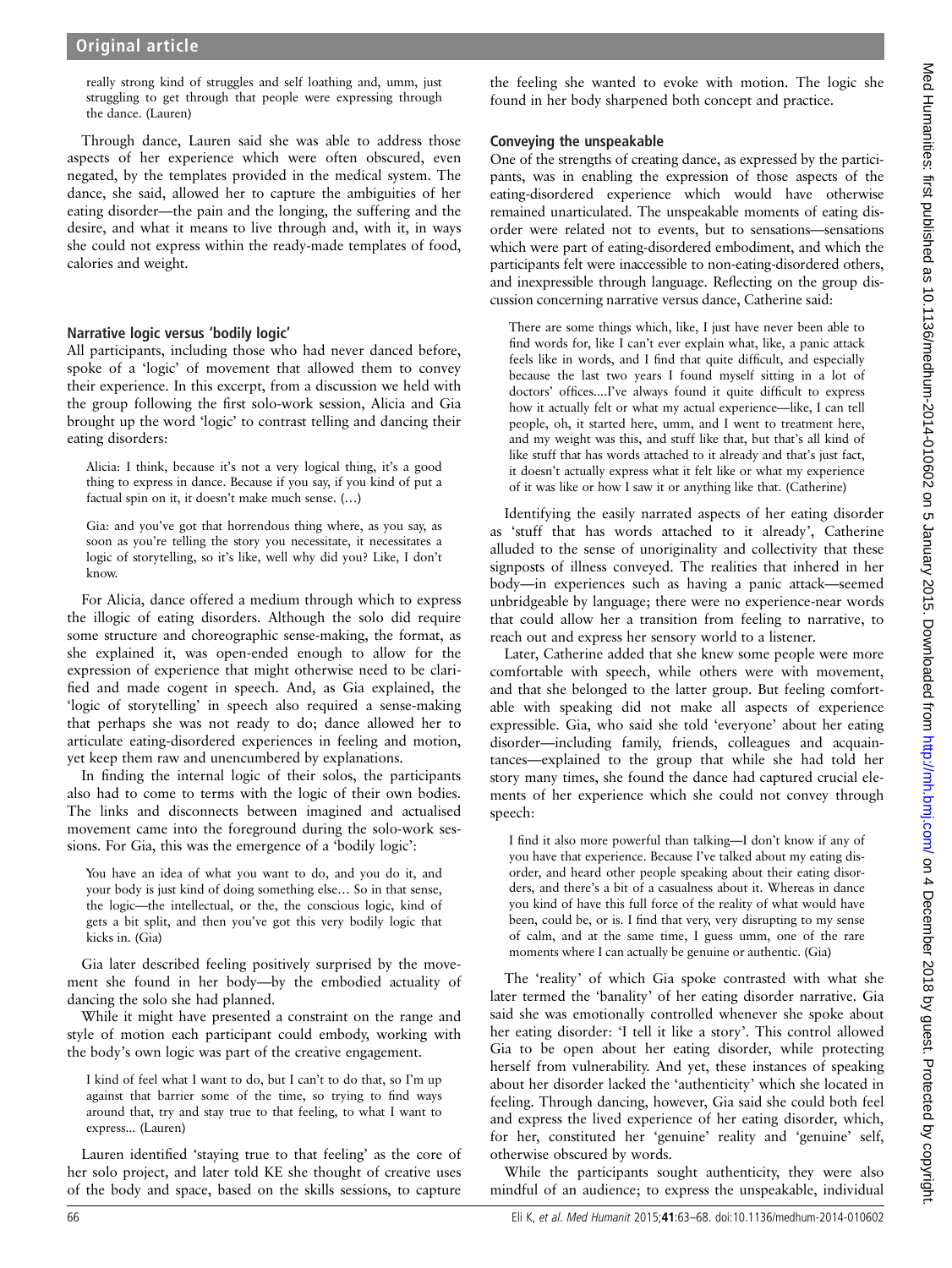experience had to be translated into evocative, if still abstract, movement. When KE spoke with Eve about her process of choreographing the solo, Eve said,

I noticed that in those early stages something that kept popping up in my head was that I thought, oh, but that doesn't express the pain strongly enough....[it] seems to me to again be this kind of thing of wanting people to—see and notice and understand...(Eve)

For Eve, her duty as both dancer and sufferer was not only to capture authentic feeling, but to communicate it. This communication entailed the choreographing of movement to elicit visceral empathy—an embodied understanding of the pain which, throughout the years, she had never been able to speak of, and for which she had never received help or recognition. And as she choreographed the dance, she sought to convey the fact of pain and its intensity, expressing that which is inherently unspeakable.

## Visceral recognition, embodied connection

The participants held multiple roles in this project—choreographer, dancer, performer and observer. When asked about their experiences of watching the other group members perform their solos, all participants spoke of feeling a strong sense of connection. The experience went beyond what each of the dances 'told'; as Alicia explained, identification inhered in the movements themselves.

They're very different, but there's bits I can relate to in all of them and sort of, not feel like, oh, I know what they're representing, but just—I know that feeling. Like, there's a lot of people touching their skin in lots of them, which is something I do a lot, even now, like, it's just that constant checking your body and checking it's alright. (Alicia)

Like the other participants, Alicia did not try to guess at the individual stories that underlay each of the solos. Indeed, the participants were not exposed to one another's narratives—we did not discuss individual experiences of eating disorder with the group, only in the one-on-one interviews KE held with each of the participants. The sense of connection was one that transcended similarities in narrative; it inhered in a tacit recognition of shared sensory experience, a recognition related, in motion, from dancer to observer. These moments of recognition were described by another participant, Eve, as knowing she was 'in the right place' and feeling she was not alone.

While many participants cited similarities in movement motifs, the sense of embodied connection did not depend on direct likeness:

Sometimes I saw something of like, myself, something I related to in someone else's dance, and I was like, I never would have even expressed it that way or I didn't know how to express that. And then I see you do that, and I'm like, yeah, that's it, that's right. (Catherine)

The ineffable sense of 'that's right' which Catherine described, was one invoked by movement that could have been one's own, and yet (crucially) was not. The participants spoke of the empathy they felt for one another as they performed, an empathy that went beyond compassion to encompass a sense of the other's experience. 'Seeing oneself in others' meant more than seeing a reflection of oneself; it meant recognising a range of movements, and movement possibilities, through one's own embodied being.

## **CONCLUSION**

The participants described dance as a medium through which they could communicate otherwise unspoken experience to

others, as well as viscerally recognise and empathise with another's experience. Feeling was at the heart of both the creative process, as the participants actively invoked and engaged with embodied memories, and the dance performances themselves, as each participant conveyed her eating-disordered experience through viscerally evocative movements, and as those watching said they could recognise a dancer's experience through their own bodies.

The participants used their solo choreographies to express their eating-disordered experiences as feeling-centred. It was feeling which they identified as the crux of experience—that which constituted their eating disordered realities and authentic selves. Notably, while the participants could state feeling in words indeed, they spoke of feelings in the interviews and group discussions—they also conveyed that the intensity, sensory qualities, ambiguities and complexities of feeling eluded words. $30$  Through the dance, then, the participants engaged with the unspeakable, developing a feeling-centred body of knowledge.

We acknowledge that many of the critiques levelled against narrative can be applied to dance. While dance is based in embodied being and expression, it is neither a pan-human expressive form, nor is it 'natural': the body is always-already encultured.<sup>[31](#page-5-0)</sup> Dance is also subject to structure; while danced expression may rely on tacit sense-making, rather than on preestablished vocabularies, it is made intelligible through communicative modes embedded in the cultures from and within which it is created and performed. $32$   $33$  Moreover, choreography entails the synthesising and stylising of experience. The participants did not convey experience in its inchoate immediacy; rather, in creating a dance, they reflected, selected and strove to make sense to themselves and to others.

We would like to suggest, however, that dance can change the emphasis of storytelling in healthcare contexts. The participants' solos were not accounts of 'what happened', but rather danced renderings of 'how it felt'. Their creating of, and reflections on, feeling-centred bodies of knowledge opened up possibilities for further inquiry into their experiences of eating disorders. As this paper showed, dance was not only a means of conveying the unspeakable, but was also a platform that allowed the participants to begin defining and discussing elements of experience they found difficult to capture in speech alone. The process of solo development, in particular, encouraged reflective verbal expression of the sensory dimensions of eating disorder experiences. Through posing questions about illness experience whose answers were both danced and spoken, we were able to acknowledge multiple beginnings and endings, the variety of possible tellings in form and time (episodic, expressive, linear, circular), and those feelings and embodied memories which might have otherwise remained unspoken. Thus, we suggest that, in bringing the sensate body to the foreground of analysis, dance allows us to address lived experiences of illness and recovery.

Acknowledgements We thank the women who participated in this project for generously sharing their experiences, reflections and choreographies. We also thank our project's PI, Stanley Ulijaszek.

Contributors KE and RK designed the study; KE conducted the analysis and drafted the manuscript; KE and RK revised the work critically; KE and RK provided final approval of the version to be published; KE and RK agree to be accountable for all aspects of the work in ensuring that questions related to the accuracy or integrity of any part of the work are appropriately investigated and resolved.

## Competing interests None.

**Ethics approval** University of Oxford's Central University Research Ethics **Committee** 

**Provenance and peer review** Not commissioned; externally peer reviewed.